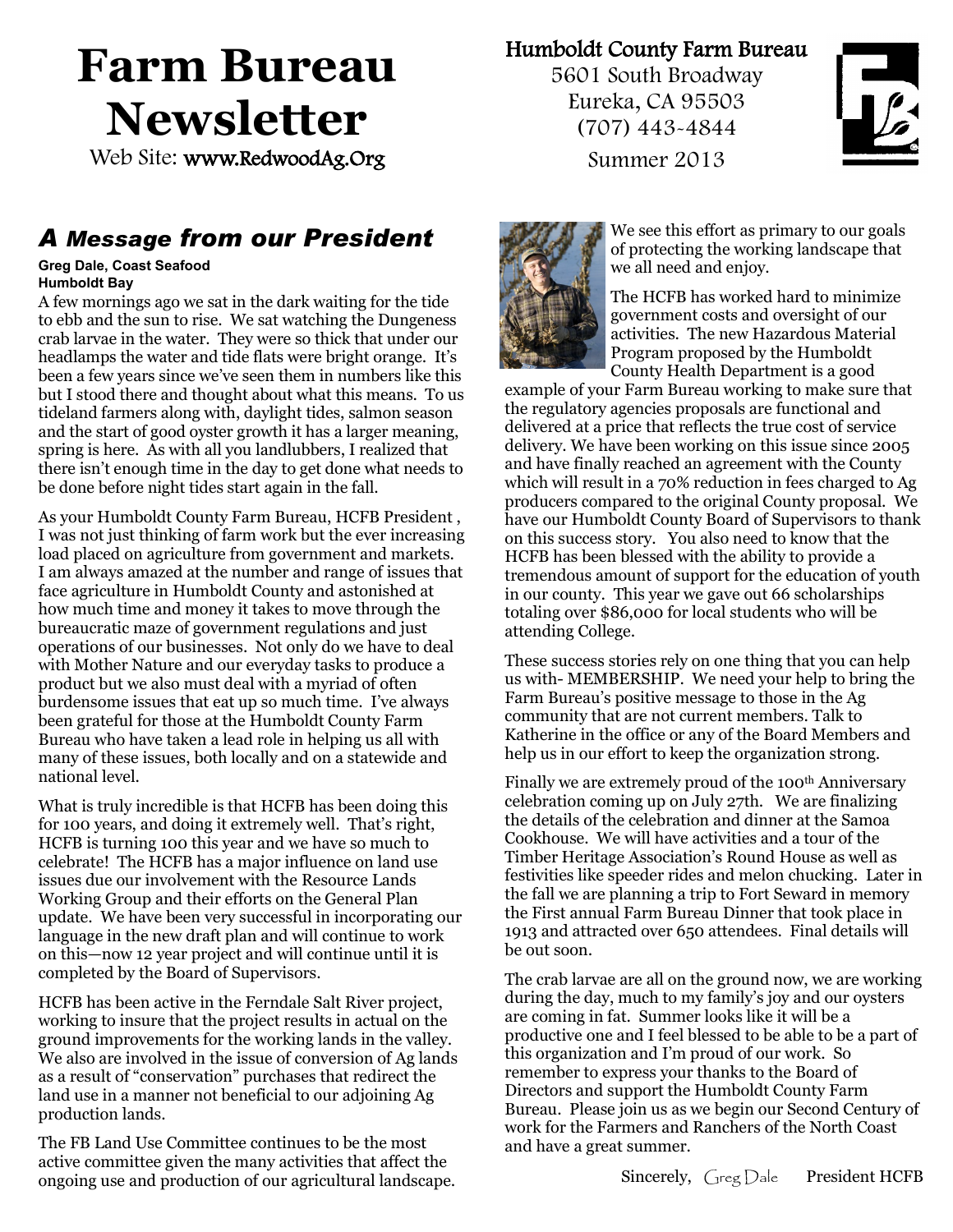# *Farm Bureau's Recent Accomplishments*

- \* Provided over \$86,000 to College Students for Scholarships \* Support for Six Rivers Dairy Association
- \* Testified at numerous Humboldt County General Plan Hearings \* Humboldt County Fair Art Sponsor<br>\* Worked to achieve a 70% Reduction in Hazardous Materials Fee \* Redwood Acres Fair Bldg. Coordinator
- \* Worked to achieve a 70% Reduction in Hazardous Materials Fee \* Redwood Acres Fair Bldg. Coordinator
- \* College of the Redwood Ag Department Support
- \* Working on Regional Agricultural Marketing Projects \* Elk River Watershed Coordination
- 
- 
- 
- -

\* Input along with the Resource Lands Working Group on all aspects of the Humboldt Co. General Plan Update

# *Local Barn Photo Contest*

As part of our 100th Anniversary Celebration, the Farm Bureau Board of Directors are planning to feature

some of the wonderful old barns in a Photo Contest at the Samoa Cookhouse on July 27th. If you have an existing photo



of an old barn—or if you have the opportunity to take a recent shot, please enter it into the Farm Bureau Barn Photo Contest. You can call the Farm Bureau at 443-4844 for information and an application. Happy Barn Hunting!

# *BBQ at Fort Seward*

The Humboldt County Farm Bureau is planning a reenactment of the first Annual Meeting in Fort Seward. Unfortunately, we are unable to ride the train to the event—however we are planning to car pool from the Farm Bureau Office in Eureka to Fort Seward on Sunday, September 8th. The Satterlee family of the Fort Seward Ranch Family has graciously invited the Farm Bureau to come tour the site of the first meeting. Unfortunately the old Hotel burned down may years ago—but we will have a tour of the historical items that still exist. If you are interested in attending, please call Katherine at 443-4844 for reservations. Space will be limited so please call early.



# *100th Birthday Celebration July 27, 2013 Samoa, CA*

As many of you already know, the Humboldt County Farm Bureau is celebrating its 100th Anniversary this year. Established in 1913, the Humboldt County Farm Bureau is the oldest County Farm Bureau in the State of California. Actually, we are the second oldest Farm Bureau in the Nation! Somewhere in New York State there is a Farm Bureau a bit older than ours.

We share our special 100th Anniversary with the U C Cooperative Extension and the local 4-H Organization. This all began in 1913, when the University of California offered the local Ag community a trained specialists to help with scientific development of the Agriculture needs in Humboldt County. At least one-fifth of the farmers in the county had to join the Farm Bureau before the "Farm Advisor" would be assigned to our area. The Farm Bureau office was set up at 321 G Street in Eureka and there was cooperation between the Eureka Development Association, the Humboldt County Board of Supervisors and the University of California to provide the office space and support for the new Farm Advisor.

The 100th Celebration will be held at Samoa, CA and is in conjunction with the Annual Timber Heritage Association Historical Open House. This event will include activities all day such as Speeder Rides, Homemade Pie Contest, Catapult Melon Throwing Contest, and an Ice Cream Social sponsored by the California Milk Advisory Board. The day will conclude



with a "Lumber Camp Style Dinner" at the Samoa Cookhouse with ingredients being provided to the Cookhouse Chef by our local Agricultural Producers.

The HCFB Board of Directors are working hard to make this a memorable event and they are requesting farm families to bring a display about your families historical connection to the local agricultural community including photos and antique farm equipment to display for the general public to view. For more information on the family displays, please contact Chairman Gene Senestraro at 442-6396 for a space at the event.

Guest Speakers at the evening dinner at the Samoa Cookhouse will be American Farm Bureau President, Bob Stallman, from Columbus Texas and California Farm Bureau President, Paul Wenger, as well as local historians and Farm Bureau members.

This is an opportunity of a life-time to experience a milestone in our Farm Bureau history. We are extremely proud of the 100th Anniversary celebration and your presence will be the crowing glory. We look forward to seeing you at the Birthday Party on Saturday, July 27th!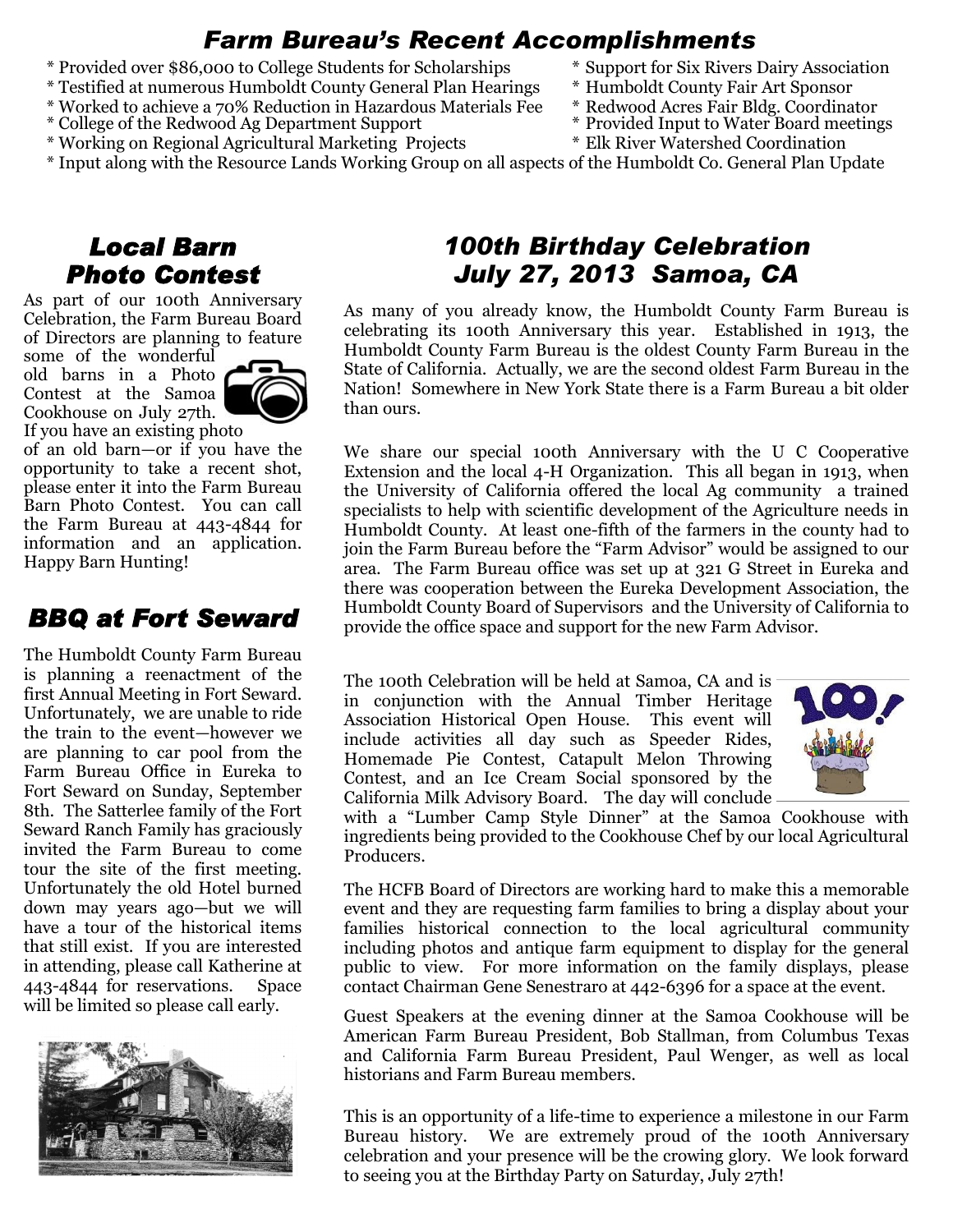# *FUTURE DATES TO REMEMBER***:**

- 3 FB Scholarship Social 20-21 Fortuna Rodeo 1 FB Board Meeting 2 Labor Day
- 
- 15 Oysterfest-Arcata **27 FB 100 ANNIVERSARY** 8 BBQ Fort Seward

20-23 Redwood Acres Fair

# *2013 Farm Bureau Scholarship Winners*



In May 2013, the Farm Bureau Scholarship

Committee reviewed over 85 Scholarship Applications and they are pleased to award **\$85,600** in funds to deserving graduates from Humboldt County High Schools for their college costs.

# *2013 HCFB Henri & Lanette Rousseau Scholarships Winners*

Sixty-five local students received scholarships from the Henri and Lanette Rousseau Scholarship Fund. This Memorial Scholarship was established in 1996 by the late Lanette Rousseau to provide educational opportunities for students of agriculture and science related fields. These scholarships are for undergraduate study at an approved two year college, four year college or vocational school and can be reapplied to for a total of four years. This year, the Rousseau Scholarship awarded over \$45,000 ranging in amounts from \$400 to \$850 per student.

Dalton Williams Paxton Woodward

Kerilyn Ambrosini Sienna Anderson Morgan Bass Shelby Beck Callie Brodt Chase Brodt Brytann Busick Katrina Cahill Samantha Carter Kaleb Cahoon Kaitlyn Chorbi Brooke Chrisler Jacob Coppini Monique Cox-Lovel Cameron Dale Mackenzie Dorn Francis Enos Garrett Forbs Kayla Ghidinelli Jacob Gibbons James Griggs Franklin Griggs Danielle Hansen Julia Hansen Rebecca Harnden Kristina Hindley Sara Hylton Peyton Imperial Jace Jackson Emily Janowski Heather Lovelace Hannah Lovfald Bryce Lowry Walkyhr Macy Morgan McWhorter Kayleigh Meyers Jacob Mitchell Kristian Mohorovich JJ Mullen Jennie Mullen Ross Nickols Kelly O'Day Kelly Pedrotti Taylor Pratt Tyler Regli Kaitlyn Regli Brooke Renner Mackenzi Rice Colton Ross Maxwell Schmidt Kaitlyn Sigler Merritt Schoenhofer Shelby Schoenhofer Emily Scilacci Kaitlyn Sigler Kelsey Spaulding Kayla Thurlough Tamara Valley Hannah VanDuzer Dustin Wallis David White Katelyn Wilcox

6 FB Board Meeting 27-28 Auto Expo 13-25 Humboldt Co. Fair 5 FB Board Meeting

### **June July August September**

- 
- 
- 

### *2013 Paddock Scholarship*

The HCFB Sterling F. Paddock Memorial Scholarship was established in 2009. Mr. Paddock lived in Kneeland, and spent most of his life as a cowboy/caretaker on local ranches. Mr. Paddock left his Estate to the Farm Bureau Scholarship Program and interest from the Scholarship Fund generated \$35,000 to be used for Scholarships in 2013.

### **2013 Sterling F. Paddock Scholarships**

Kerilyn Ambrosini Sienna Anderson Callie Brodt Chase Brodt Katrina Cahill Jake Coppini Cameron Dale Kayla Ghidinelli Danielle Hansen Rebecca Harnden Peyton Imperial Emily Janowski Bryce Lowry Morgan McWhorter Kayleigh Meyers Kelsey Meyers Jennie Mullen JJ Mullen Kelly O'Day Kelly Pedrotti Kaitlyn Regli Tyler Regli Brooke Renner Mackenzie Rice Emily Scilacci Kayla Thurlough<br>Hannah VanDuzer Dustin Wallis Hannah VanDuzer Garrett Wallis Katelyn Wilcox Paxton Woodward

Hannah Lovfald

### **2013 Production Forestry**

Two Scholarships were awarded to students who will be pursuing a career in Forest Management or Natural Resources that provides support to the Timber Industry. The Students receiving a \$1,000 Production Forestry Award each are:

JJ Mullen & Dustin Wallis

### **2013 Humboldt County Wool Growers Scholarship**

Jennie Mullen